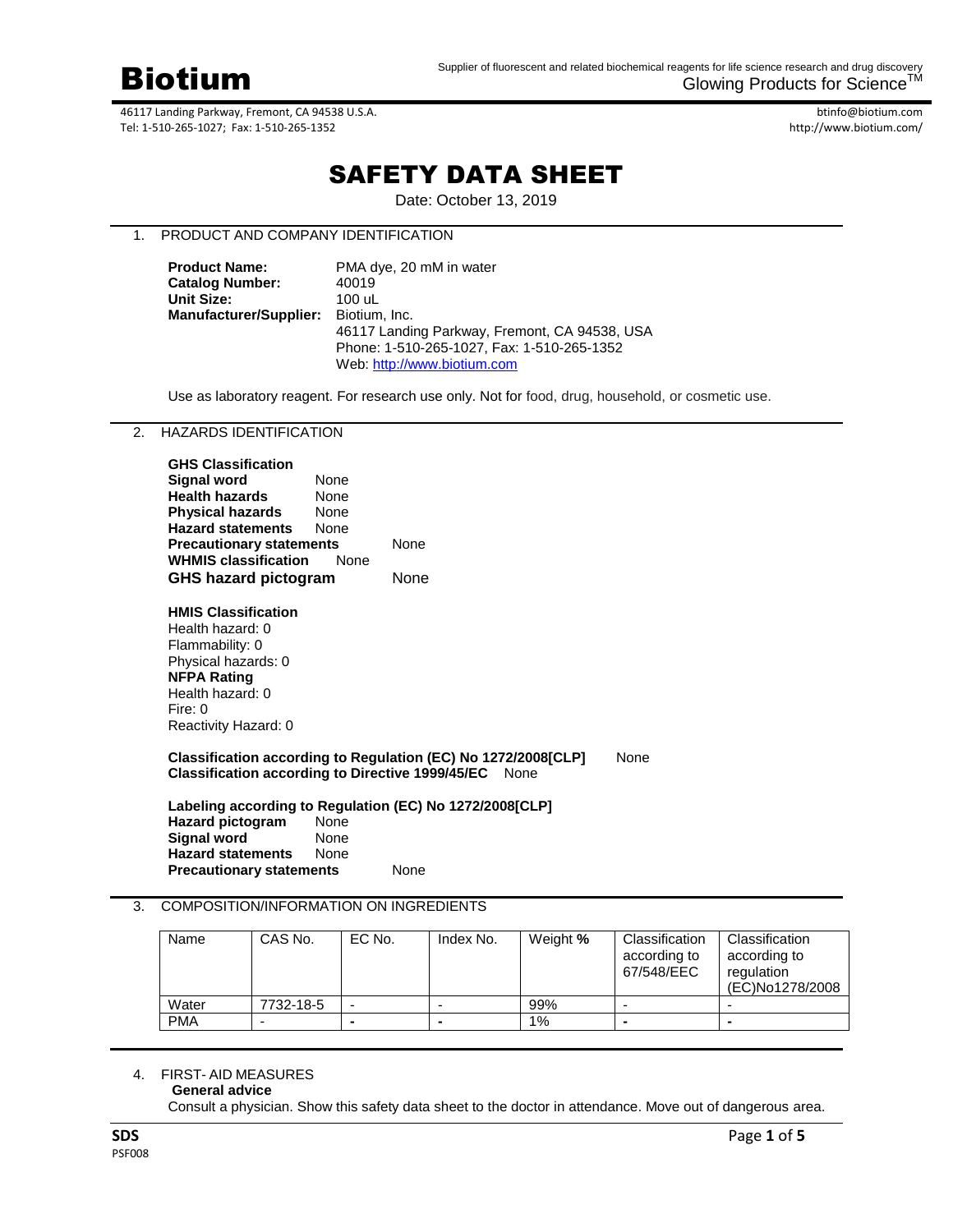

btinfo@biotium.com http://www.biotium.com/

**If inhaled**

If breathed in, move person into fresh air. If not breathing, give artificial respiration. Consult a physician. **In case of skin contact** Wash off with soap and plenty of water. Consult a physician. **In case of eye contact** Flush eyes with water as a precaution. **If swallowed** Do NOT induce vomiting. Never give anything by mouth to an unconscious person. Rinse mouth with water. Consult a physician.

## 5. FIREFIGHTING MEASURES

#### **Suitable extinguishing media**

Carbon dioxide, dry chemical extinguishers, foam extinguishers or water. **Special protective equipment for firefighters** Wear self contained breathing apparatus for firefighting if necessary.

## 6. ACCIDENTAL RELEASE MEASURES

#### **Personal precautions**

Avoid breathing vapors, mist or gas. Remove all sources of ignition. **Environmental precautions** Prevent further leakage or spillage if safe to do so. Do not let product enter drains. **Methods and materials for containment and cleaning up** Contain spillage. Soak up spilled substance with inert absorbent material. Keep in suitable, closed containers for disposal.

## 7. HANDLING AND STORAGE

#### **Precautions for safe handling**

Avoid inhalation of vapor or mist. Avoid direct contact with substance. **Conditions for safe storage** Keep container tightly closed in a dry and well-ventilated place. Store at -20°C. Protect from light.

## 8. EXPOSURE CONTROLS/PERSONAL PROTECTION

#### **Components with workplace control parameters**

None

## **Personal protective equipment**

## **Hand protection**

Handle with gloves. Gloves must be inspected prior to use. Use proper glove removal technique (without touching glove's outer surface) to avoid skin contact with this product. Dispose of contaminated gloves after use in accordance with applicable laws and good laboratory practices. Wash and dry hands.

#### **Respiratory protection**

Use respirators and components tested and approved under appropriate government standards such as NIOSH (US) or CEN (EU).

#### **Eye protection**

Safety glasses with side-shields conforming to EN166 Use equipment for eye protection tested and approved under appropriate government standards such as NIOSH (US) or EN 166(EU).

# **Hygiene measures**

Handle in accordance with good industrial hygiene and safety practice. Wash hands before breaks and at the end of workday.

## 9. PHYSICAL AND CHEMICAL PROPERTIES

Chemical Name PMA dye, 20 mM in water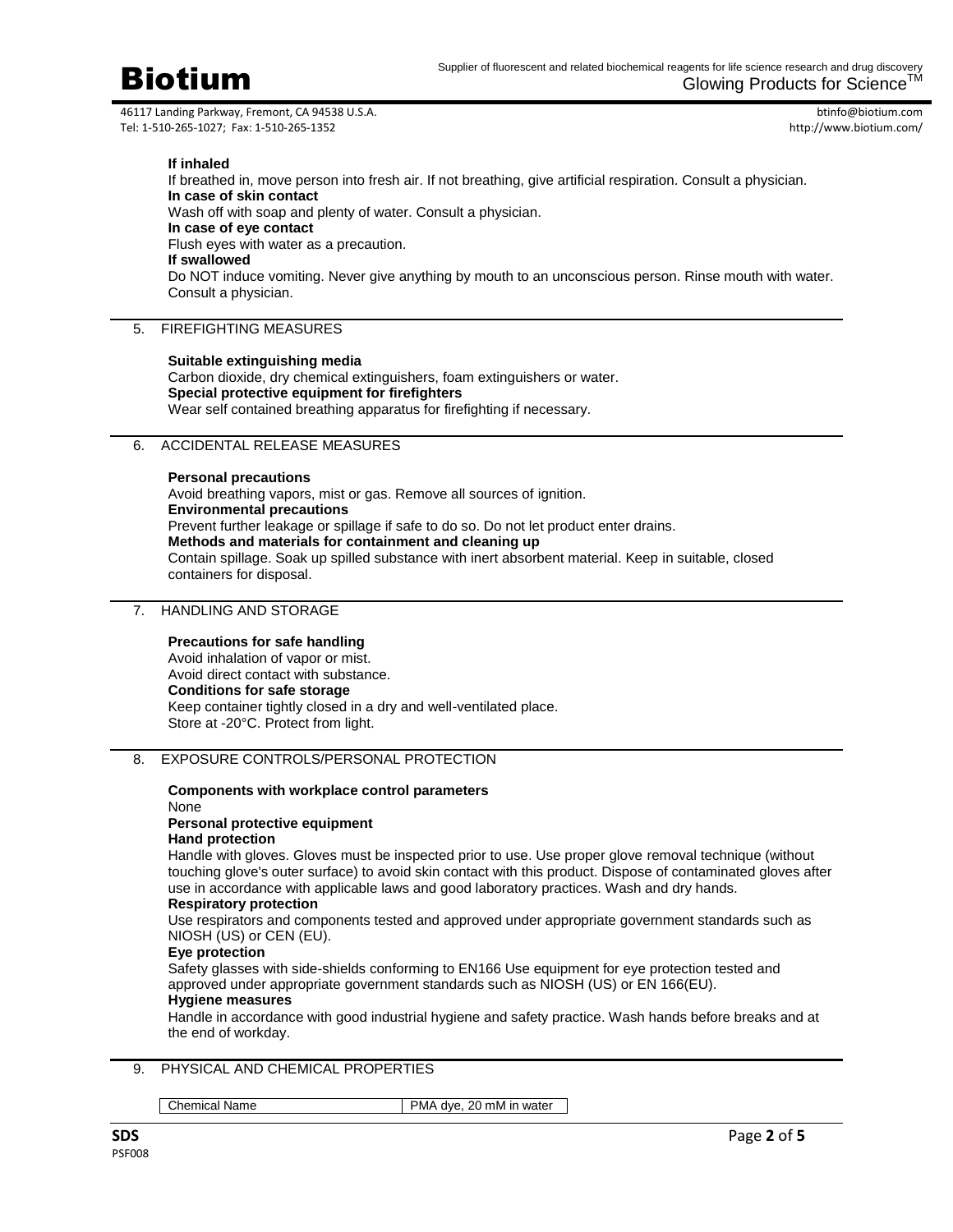

btinfo@biotium.com http://www.biotium.com/

| Appearance                            | Red liquid        |
|---------------------------------------|-------------------|
| Odor                                  | No data available |
| Odor threshold                        | No data available |
| рH                                    | No data available |
| Melting point/freezing point          | No data available |
| Boiling point                         | No data available |
| Flash point                           | No data available |
| Evaporate rate                        | No data available |
| Flammability                          | No data available |
| <b>Explosive limits</b>               | No data available |
| Vapor pressure                        | No data available |
| Vapor density                         | No data available |
| Relative density                      | No data available |
| Solubility                            | Soluble in water  |
| Partition coefficient:n-octanol/water | No data available |
| Auto-ignition temperature             | No data available |
| Decomposition temperature             | No data available |
| Viscosity                             | No data available |
| <b>Explosive properties</b>           | No data available |
| Oxidizing properties                  | No data available |

## 10. STABILITY AND REACTIVITY

**Chemical stability** Stable under recommended storage conditions. **Possibility of hazardous reactions** No data available **Conditions to avoid** Heat, flames and sparks. **Materials to avoid** No data available **Hazardous decomposition products** Hazardous decomposition products formed under fire conditions. - Carbon oxides Other decomposition products - No data available

## 11. TOXICOLOGICAL INFORMATION

| <b>Acute toxicity</b>                                                                                                                                  |                                                            |                                                                                                     |  |  |
|--------------------------------------------------------------------------------------------------------------------------------------------------------|------------------------------------------------------------|-----------------------------------------------------------------------------------------------------|--|--|
| <b>Oral LD50</b> None                                                                                                                                  |                                                            |                                                                                                     |  |  |
| <b>Inhalation LC50</b>                                                                                                                                 | None                                                       |                                                                                                     |  |  |
| <b>Dermal LD50</b> None                                                                                                                                |                                                            |                                                                                                     |  |  |
|                                                                                                                                                        | Other information on acute toxicity                        | No data available                                                                                   |  |  |
| <b>Skin corrosion/irritation</b> No data available                                                                                                     |                                                            |                                                                                                     |  |  |
|                                                                                                                                                        | <b>Serious eye damage/eye irritation</b> No data available |                                                                                                     |  |  |
|                                                                                                                                                        | Respiratory or skin sensitization No data available        |                                                                                                     |  |  |
| Germ cell mutagenicity No data available                                                                                                               |                                                            |                                                                                                     |  |  |
| Carcinogenicity                                                                                                                                        |                                                            |                                                                                                     |  |  |
|                                                                                                                                                        |                                                            | IARC: No component of this product present at levels greater than or equal to 0.1% is identified as |  |  |
| probable, possible or confirmed human carcinogen by IARC.                                                                                              |                                                            |                                                                                                     |  |  |
| ACGIH: No component of this product present at levels greater than or equal to 0.1% is identified as a<br>carcinogen or potential carcinogen by ACGIH. |                                                            |                                                                                                     |  |  |
| NTP: No component of this product present at levels greater than or equal to 0.1% is identified as a known                                             |                                                            |                                                                                                     |  |  |
| or anticipated carcinogen by NTP.                                                                                                                      |                                                            |                                                                                                     |  |  |
| OSHA: No component of this product present at levels greater than or equal to 0.1% is identified as a                                                  |                                                            |                                                                                                     |  |  |
| carcinogen or potential carcinogen by OSHA.                                                                                                            |                                                            |                                                                                                     |  |  |
| <b>Reproductive toxicity</b> No data available                                                                                                         |                                                            |                                                                                                     |  |  |
| Specific target organ toxicity - single exposure (Globally Harmonized System)                                                                          |                                                            |                                                                                                     |  |  |
| No data available                                                                                                                                      |                                                            |                                                                                                     |  |  |
|                                                                                                                                                        |                                                            | Specific target organ toxicity - repeated exposure (Globally Harmonized System)                     |  |  |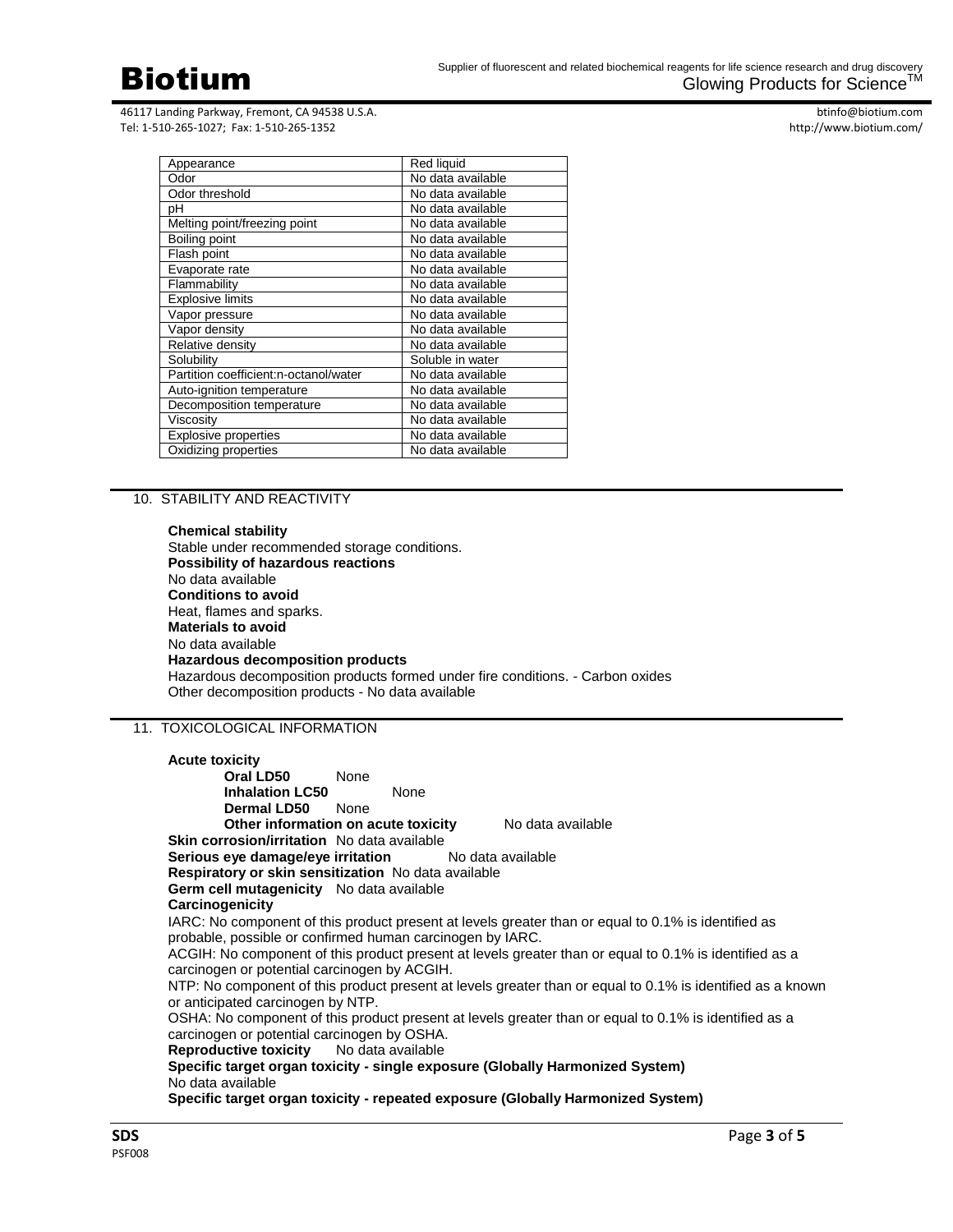Biotium

46117 Landing Parkway, Fremont, CA 94538 U.S.A. Tel: 1-510-265-1027; Fax: 1-510-265-1352

btinfo@biotium.com http://www.biotium.com/

No data available **Aspiration hazard** No data available **Potential health effects** Inhalation May be harmful if inhaled. May cause respiratory tract irritation. Ingestion May be harmful if swallowed. Skin May be harmful if absorbed through skin. May cause skin irritation. Eyes May cause eye irritation. **Additional Information** RTECS: None

12. ECOLOGICAL INFORMATION

**Toxicity** No information available Persistence and degradability No information available **Biodegradation** No information available **Mobility in soil** No information available **Results of PBT and vPvB assessment** No information available **Other adverse effects** No information available **Additional information** No information available

## 13. DISPOSAL CONSIDERATIONS

Do not dispose product directly into sewage. Consult local state or national regulation for proper disposal.

14. TRANSPORT INFORMATION

**IATA, IMDG, DOT (US), TDG** Not dangerous goods during transportation **UN number** None **UN proper shipping name** None **Transport hazard class** None **Packing group** None **Environmental hazards** None **Transport in bulk according to Annex II of MARPOL 73/78 and IBC Code** None **Special precaution for user** None

15. REGULATION INFORTMATION

#### **US Federal Regulations**

US Toxic Substances Control Act (TSCA): Not listed SARA 302: No chemicals were found. SARA 313: No chemicals were found. SARA 311/312 Hazards: No chemicals were found.

**WHMIS Hazard Class** None

#### 16. OTHER INFORMATION

Classification according to Regulation (EC) Nr. 1272/2008 Refer to section 2 and section 3 Prepared by: Regulatory Department Biotium Inc. Version no. 3 Revision date (Initials) October 13, 2019 (LR)